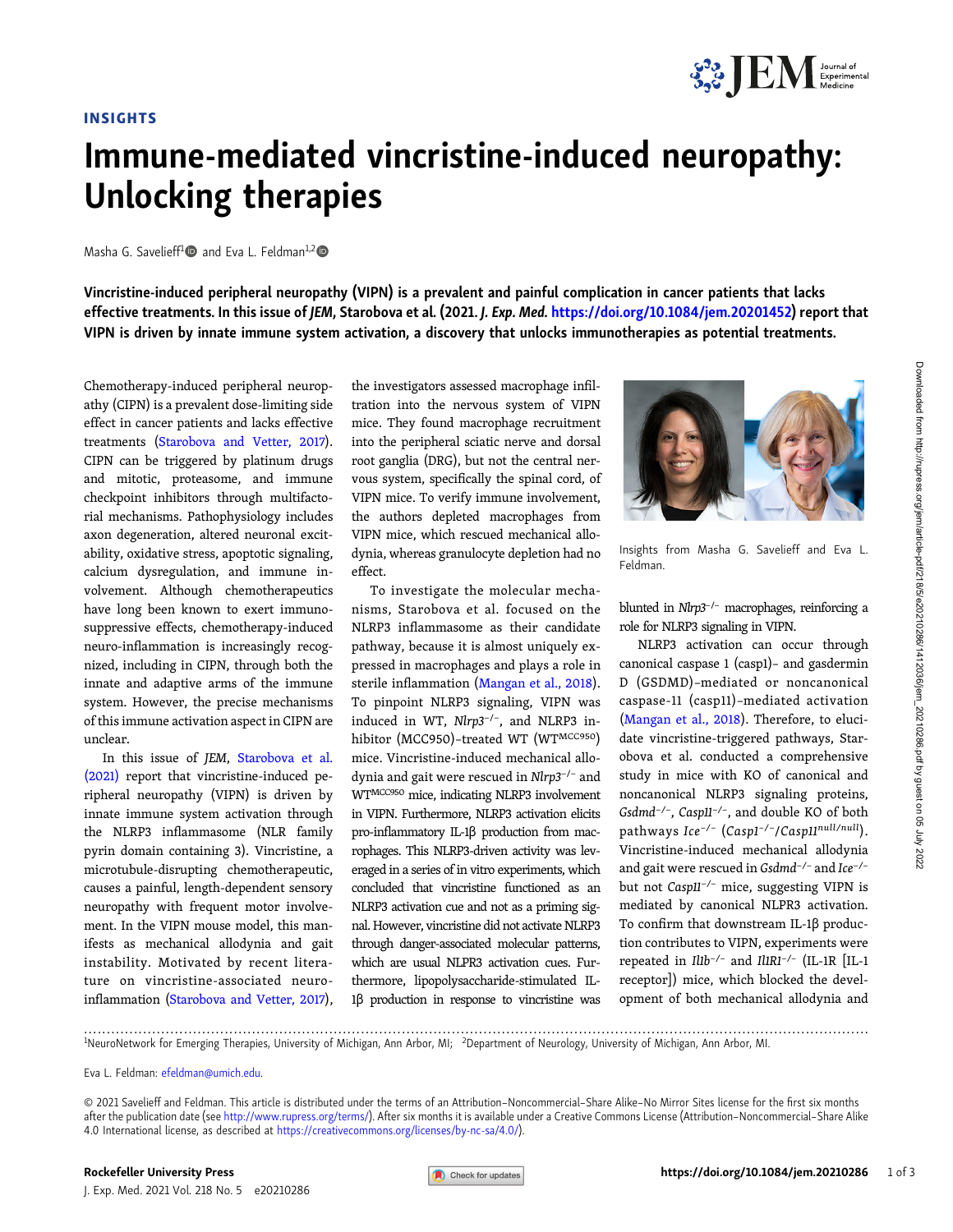

Overview of neuropathies with known and emergent immune involvement. Homeostatic innate and adaptive immune function, blue. Injury-inducing signal(s) lead(s) to immune involvement and infiltration into the nerve, causing motor and sensory neuropathy, red. Created, in part, with BioRender.com.

gait defects. Recognizing IL-1β/IL-1R participates in VIPN, Starobova et al. leveraged anakinra, an IL-1R antagonist, as a possible approach for preventing VIPN. Indeed, aligned with the investigators' hypothesis, anakinra attenuated VIPN-triggered mechanical allodynia and gait disturbances. Critically, anakinra did not interfere with vincristine efficacy in three xenograft medulloblastoma mouse models but retained the ability to prevent mechanical allodynia [\(Starobova et al., 2021](#page-2-0)).

These findings concluded an elegant study by Starobova et al., which provided mechanistic insight and potential treatment approaches for VIPN. Like all wellconducted studies, Starobova et al. opened several new avenues of investigation. First, the authors found that KO of their candidate IL-1β-sensitized nociceptor, Na<sub>v</sub>1.9, did not fully block vincristine-induced allodynia and had little effect on gait. Therefore, the targets downstream of NLRP3-mediated IL-1β release that generate sensory neuropathy in VIPN require continued investigation. Moreover, the mechanism of vincristine NLRP3 priming in vivo also remains unknown. Second, in a test of additional chemotherapeutics, the authors found anakinra also prevented ixabepilone- but not oxaliplatin- or cisplatin-induced mechanical allodynia, suggesting targeting the NLRP3– IL-1β axis is effective specifically against microtubule-directed agents. This is substantiated by another report, which found that paclitaxel, another microtubuledirected chemotherapeutic, also primes NLRP3 ([Son et al., 2019\)](#page-2-0). Further investigating this interesting shared aspect of NLRP3 activation by microtubule-directed agents could shed light on the priming or activation mechanisms. Collectively, these findings also lead to a third major area of investigation—determining whether other CIPNs are immune mediated and through what mechanisms to identify possible therapeutics. Finally, the journey to translate from bench to bedside may be challenging, since vincristine induces neuroinflammation in the nerve milieu but may be immunosuppressive systemically. Thus, although anakinra is FDA approved, which would facilitate translation, it may pose a medical risk by blocking immunity in immunocompromised cancer patient populations and will require evaluating safety and future efficacy studies further down the line. The same challenges will be faced if direct NLRP3 inhibitors, currently in the drug development pipeline ([Mangan et al.,](#page-2-0) [2018](#page-2-0)), are considered as future therapeutic options for treating VIPN.

In the past, only specific types of neuropathies, such as acute or chronic inflammatory demyelinating polyneuropathy (AIDP, CIDP; [Bourque et al., 2015\)](#page-2-0), along with infectious neuropathies like leprosy, varicella zoster, and human immunodeficiency virus ([Sindic, 2013\)](#page-2-0), were categorized as immune-mediated neuropathies (see figure). These neuropathies are treated with therapies targeted at specific immune cell types, immune-mediated disease mechanisms, or the infectious agent. For example, AIDP and CIDP respond well to intravenous immunoglobulin therapy, and the FDA recently approved rituximab, a B cell depleting therapy, for treating the

CIDP subtype associated with IgG4 autoantibodies. Leprosy and varicella are treated with antibiotics and antivirals, respectively, although these drugs target the infectious with the goal to prevent neuropathy. The critical importance of studies like that by Starobova et al. is that they are broadening the role of the immune system in the pathogenesis of neuropathy. This is crucial, because neuropathy is the most common neurodegenerative disease among all neurological disorders. Moreover, the burden of neuropathy is massive [\(Callaghan et al.,](#page-2-0) [2020\)](#page-2-0). Currently, over half a billion individuals with diabetes and obesity worldwide are at risk of developing debilitating neuropathy. In young individuals, like pediatric cancer patients, neuropathy commits them to a lifetime of morbidity and complications. Defining the role of the immune system in neuropathies previously thought to be solely of toxic or metabolic etiologies unlocks the door to whole new avenues of investigation and potential novel and muchneeded treatments (see figure).

Our recent research supports the work of Starobova et al. that neuropathies of diverse etiologies may have an underlying immune component. In the high-fat-diet mouse model of prediabetes and metabolic neuropathy, transcriptomic analyses of affected peripheral nerves identified involvement of TLR pathways [\(Elzinga et al., 2019\)](#page-2-0). TLR2 and TLR4 KO delayed neuropathy onset, suggesting a role for inflammation in the early stages of neuropathy. We also identified immune system dysregulation in the transcriptome of peripheral nerves from a type 2 diabetes (T2D) mouse model with neuropathy, the db/db mouse [\(Hinder et al.,](#page-2-0) [2018\)](#page-2-0), and in a combined epigenomictranscriptomic analysis of human sural nerves from T2D patients with progressive neuropathy ([Guo et al., 2020\)](#page-2-0). When we compared gene expression in peripheral nerves from type 1 diabetes (T1D) and T2D patients with neuropathy to T1D and T2D neuropathy mouse models, we identified inflammation as a highly conserved pathway in both humans and mice [\(McGregor](#page-2-0) [et al., 2018](#page-2-0)). These findings are supported by a relatively old and small histological study of femoral or sural nerve biopsies from T2D patients  $(n = 15)$  with progressive, painful, asymmetric neuropathy, which revealed the presence of polymorphonuclear leukocytic vasculitis in around a quarter of Downloaded from http://rupress.org/jem/article-pdf/218/5/e20210286/1412036/jem\_20210286.pdf by guest on 05 July 2022

Downloaded from http://rupress.org/jem/article-pdf/218/5/e20210286/1412036/jem\_20210286.pdf by guest on 05 July 2022